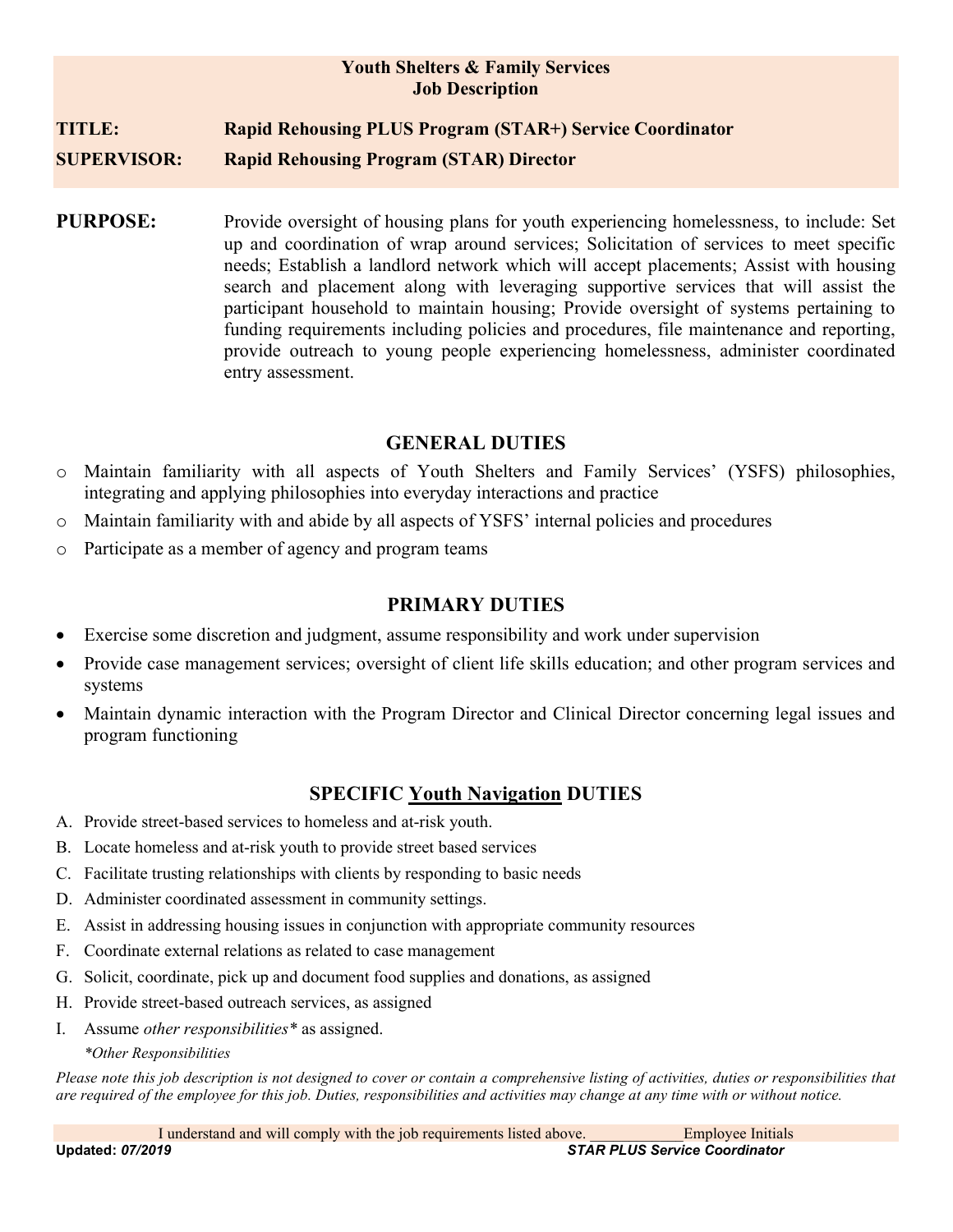### Youth Shelters & Family Services Job Description

# TITLE: Rapid Rehousing PLUS Program (STAR+) Service Coordinator SUPERVISOR: Rapid Rehousing Program (STAR) Director

# SPECIFIC Rapid Rehousing DUTIES

- J. Assist the Program Director and Clinical Director in the development and implementation of policies and procedures specific to U.S. Department of Housing and Urban Development (HUD) requirements for the rapid rehousing program
- K. Assess housing barriers of youth and young families experiencing homelessness to determine housing and service needs and Assist participants in locating and securing housing of their choice.
- L. Provide information and referral assistance regarding available support from appropriate social service agencies and/or community programs.
- M. Serve as an ongoing liaison between property managers and participants as well as between participants and neighbors, as appropriate.
- N. Develop a housing procurement, financial, and self-sufficiency case management plan with clients. This shall include intake interview to determine client's needs, goals, and eligibility. This includes providing discharge and after-care planning and implementation for the assigned case load.
- O. Assist participants in development of a strength-based/solution-focused individualized goal and action plan that promotes permanent housing and self-sufficiency; develop an effective, timely referral network in order to ensure ongoing direction and support as needed.
- P. Provide pro-active follow-up home visits to ensure stability and further progress towards self-sufficiency; this includes support, advocacy, reducing isolation, listening, problem solving, and identification of resources to assist with reintegration of participants in the community.
- Q. Provide case management services from screening and intake to discharge including: completing client assessments; developing, implementing, coordinating and reviewing self-sufficiency plans; and providing discharge and after-care planning and implementation for clients who reside in scattered site housing units, as assigned
- R. Provide housing counseling and budget training for clients to help prepare them for housing. Apply knowledge of residential lease contracts to educate clients of their rights and responsibilities.
- S. Maintain comprehensive client case files, as determined by program and funding requirements (HUD), providing oversight of the file maintenance procedure
- T. Collect and report program data, including but not limited to Homeless Management Information System (HMIS) reporting and funders' required data. Assist in completing all appropriate monthly and annual report forms
- U. Maintain compliance with all HUD and other funding requirements for service provision meeting all individual staff requirements, including training
- V. Participate in the emergency on-call system, as assigned
- W. Assume *other responsibilities*<sup>\*</sup> as assigned.

#### \*Other Responsibilities

Please note this job description is not designed to cover or contain a comprehensive listing of activities, duties or responsibilities that are required of the employee for this job. Duties, responsibilities and activities may change at any time with or without notice.